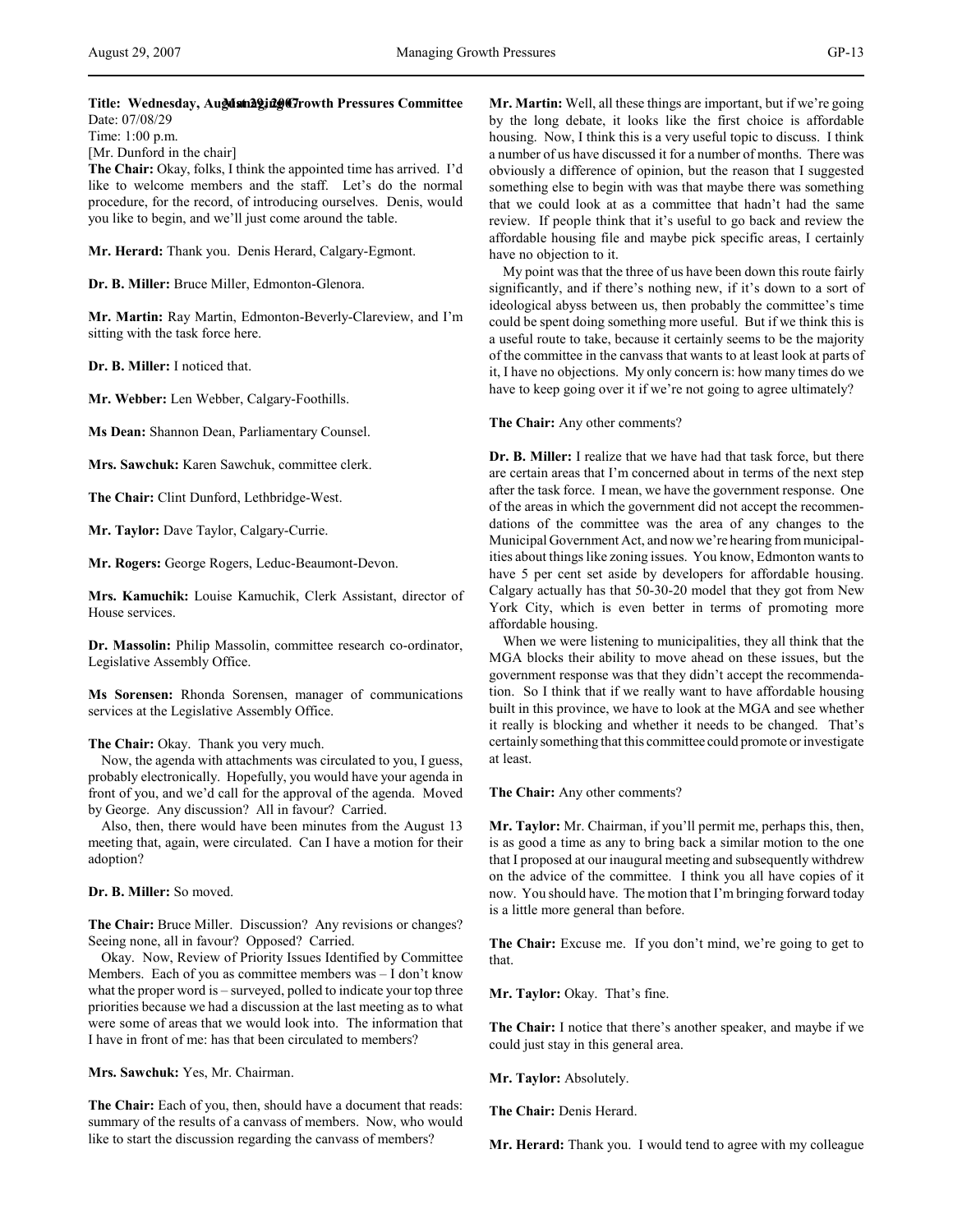Dr. Miller. You know, if there are things the government can do with respect to removing impediments from the MGA, then we definitely should hear from municipalities as to exactly how they would see us do that, and I would support what he's suggesting.

Going beyond that, I think it might be useful to look at some of the issues that were not accepted out of the task force that looked at this and see if there is further evidence required on any of those issues or if we need to debate it based on what we currently have. I think it would be useful to look at some of those issues in the light of new evidence, if there is any, but I would leave it up to the committee to decide if there's a need for further evidence.

### **The Chair:** Len Webber.

**Mr. Webber:** Yeah. Just a quick comment. Thank you, Chair. I think about what Mr. Martin said with regard to not putting affordable housing as his first priority, the fact that it has been discussed and that the task force has done an extensive report on that area. But as you can see, I still chose affordable housing as the first priority because, of course, it is still quite a problem here in Alberta although the government is making some gains in the area of affordable housing here.

One area that I think we should be moving toward is looking into, I guess, the MGA, the act, and also trying to work with the issue of secondary suites again and somehow making them more available to the homeless. I know, in talking to my constituents, they have indicated many times to me that they would love to be able to put some type of a secondary suite into their home. I myself am looking at building a garage at my residence. I'm minutes away from the University of Calgary. I'd love to be able to put in some type of a suite to house a couple of students, but I can't because of the zoning. It's a problem, and it's an area that I think we have to look at and somehow get the municipal governments on board to allow these suites to be built and perhaps some type of a government incentive there also to build these suites.

I think that is an area that is doable. It is doable. It is something that can be done quickly, and we don't have to wait years to build apartment suites and condo complexes. We can quickly get secondary suites up and running. That's what I would like to focus on, and that's why I chose affordable housing as my first priority.

# *1:10*

**The Chair:** George Rogers.

**Mr. Rogers:** Well, actually, I didn't have my hand up, Mr. Chairman, but I'm pleased to take the opportunity.

**The Chair:** I thought I saw you winking at me.

**Mr. Rogers:** Well, that's fine. Yes, very astute. Thank you, Mr. Chairman.

I'm going to make a comment that's going to be a little bit in a different vein. I mean, it's something I've been thinking about from some of the comments that have been made before. If you notice, I did not submit a list, and it was twofold: because of time, and frankly I'm going to be blunt in saying that I'm still struggling with what will be the real work or effort that will come out of this committee. I'm afraid that in going through some of these issues that are identified here, we're going to do one of two things. We're going to end up spinning our wheels, regurgitating efforts that are under way already or maybe partly under way with different opinions as to their success or lack thereof. A case in point: the housing issue. These three gentlemen right across from me sat on a task force earlier this year.

I'm of the opinion that the value of this committee will be more from the point of view of dealing with items that are referred to us from the Legislature through bills and so on. I realize that we're kind of struggling because we're one committee that hasn't had anything referred to it yet, so I'm quite willing to participate in the discussion that comes before us, but I have to be honest in saying that I approach it with some trepidation as to whether I believe we'll get any real value out of this approach that we're talking about right now.

Thank you.

**The Chair:** Well, just perhaps if I could, it has placed the committee under, you know, some certain difficulties, I guess, in the fact that we haven't had it referred. Really, we've been developed by the Legislature, and it would seem rather ludicrous, I guess, in the time frame that we're in in Alberta not to have the managing growth committee looking into an issue. That's why we've been trying to be democratic here in terms of, then, canvassing people to see what it is that we would want to do. By any measurement the overwhelming responses of those that were made were affordable housing.

So, Deputy Chair, perhaps it would be timely now to move to your discussion on your motion. I'll let you go ahead.

**Mr. Taylor:** Thank you, Mr. Chairman. This is a slightly different motion than the one that I brought forward at our last meeting a couple of weeks ago. It's a little more general, and it's a little more general so as to give the committee members the opportunity to determine the scope and direction of the investigation that I'm asking that we undertake. It reads as follows.

**The Chair:** Excuse me.

**Mr. Herard:** Could we have copies?

**The Chair:** Oh, do you not have copies?

**Mr. Taylor:** It was sent electronically.

**The Chair:** Okay. We'll get them.

**Mr. Herard:** I thought I printed everything.

**The Chair:** Maybe we can pause for a moment.

**Mr. Taylor:** Absolutely.

**The Chair:** Okay, Deputy Chair.

**Mr. Taylor:** Thank you. My motion reads as follows: Be it resolved that the Managing Growth Pressures Policy Field Committee initiate an inquiry in accordance with its powers under temporary Standing Order 52.07 into the ongoing affordable housing crisis in Alberta with a view to making recommendations for legislative or other policy solutions.

If the committee passes the motion as it reads, that gives us, I think, wide, broad scope to discuss whatever areas related to affordable housing we wish to. I'm cognizant of some of the conversation and some of the discussion that's gone on here so far today. Some very interesting and, from my point of view, supportable points have been raised in terms of specific areas that members would like to look at. The committee or some of its members may wish to amend my motion to zero in or may wish to leave it as general as it is.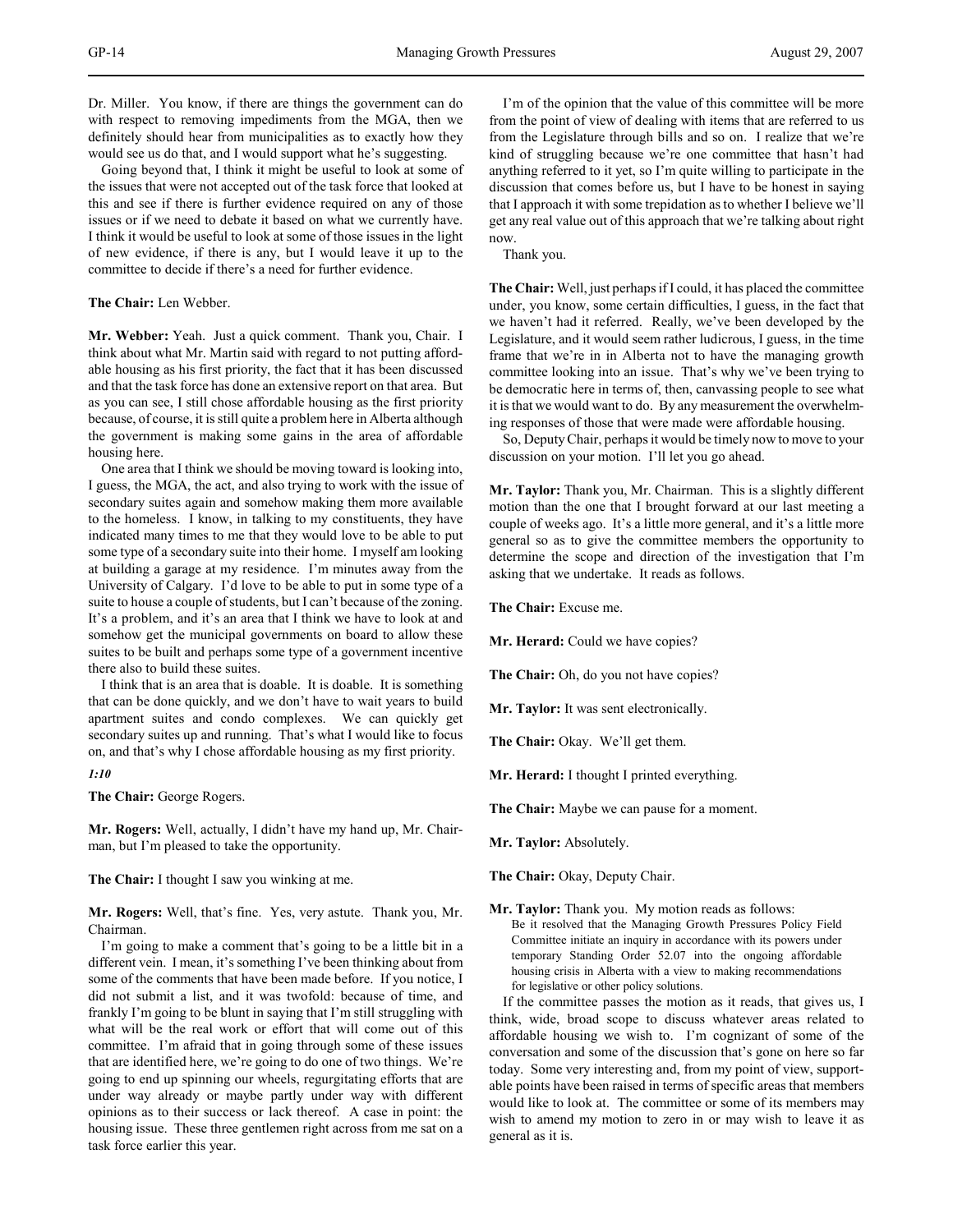I think, Mr. Chairman, that introducing this motion at this time allows us to sort of stick with the agenda as we've approved it. We've selected, in broad terms anyway, affordable housing as the focus issue. Our next steps are to determine the scope of the review and the proposed timeline for the review, and if this motion is accepted, I think we can move on with that. So I'll turn it over to you to open it up for discussion at this point.

**The Chair:** Okay. Well, let's get into the discussion.

**Mr. Martin:** I'd say that the more important parts, if we move ahead and accept this, are (b) and (c), so we should move into those. I think the debate is pretty clear, that we're going to work on affordable housing.

**The Chair:** However, the deputy chair did point out in his discussion of his own motion that it is very general, and maybe that's the best thing for us.

**Mr. Martin:** Well, I think, then, we can limit it to the (b) part of the agenda.

### **The Chair:** Okay. Any other discussion?

**Dr. B. Miller:** Well, not to repeat what I already said, but I like the focus here on recommendations for legislation because that's the problem I had with the response to the task force report.

## **The Chair:** Okay. Any others?

**Mr. Herard:** I'm not particularly bothered with the scope of it. I think that we will probably come down to a more refined set of things that we want to look into after we pass this, so I would support it.

#### **The Chair:** Okay. All right.

Any other discussion? Okay. I'll call for a vote on the motion, then. All in favour? Opposed? Did you want that on the record?

**Mr. Rogers:** No.

**The Chair:** Okay. Passed by a majority of the committee. The minutes would show, then, that it would be a motion of this committee. Do we have to have another motion to pass it from the deputy chair?

#### **Mrs. Sawchuk:** No.

*1:20*

#### **The Chair:** Okay. Good.

All right. We have identified, then, the substance of our activities, which would be affordable housing. Now we need to determine the scope of the review, and I would look to the deputy chair to start the discussion on the determination of the scope.

**Mr. Taylor:** All right. Thank you, Mr. Chairman. It's not my desire or my intention to reinvent the wheel here. It's not my intention to have this committee go back to square one and redo all the very fine work that the all-party Affordable Housing Task Force did. It's my intention to see if we can sharpen the saw somewhat, to zero in on perhaps those recommendations and those issues which were not accepted by the government to this point, and to see if there are some of those in perhaps urgent or otherwise need of revisiting.

I think the notion, as raised by a couple of committee members already here today, of changes to the Municipal Government Act to facilitate some of the recommendations that have been made and, I think, some of the findings of the task force that in my consultation with stakeholders and constituents are pretty universally accepted as solutions to the affordable housing crisis, such as facilitating the creation of secondary suites, are areas that we want to go into.

I would hope – and I don't know – it will be the committee that decides as we get to point (c), the proposed timeline for the review, how much time we want to spend on this. I note that the Affordable Housing Task Force got its work done in what might be called lightning-quick speed as far as anything connected with the legislative process is. But I would hope that we can move with some dispatch, and I would hope that we can get down to some specifics here that we can as a committee recommend to the Legislature specific legislative or policy action on and get moving on solving the problem. I've said from the get-go that I think the affordable housing crisis is a problem that absolutely can be solved with the political will to do it. I think this committee gives us another opportunity to demonstrate that political will and work towards solving the problem.

**Mr. Martin:** There was some discussion recently of a slowdown in the housing market. You know, the headlines have been certainly clear in Edmonton and Calgary. I don't know if that has any impact, but one of the things that happened during our task force was that CMHC came out and gave us what they saw happening. It's not exact science, admittedly. As part of this, I think it would be useful if somebody could update us on what they see happening in the next six months or a year. I'm not saying that we not go through and do the things that we're talking about, but I think it would beneficial if we could get an update to see: is the problem going to be more severe or less severe? What do they see happening? It's their job to take a look at it. I would suggest that maybe fairly quickly into that, if we're going into housing, we bring them in for a session.

Then I don't know where to go. I think an obvious one, as Bruce was talking about, is that if there are problems in the legislation, that's clearly something that hopefully we could move on by the fall, and maybe there are some other areas that we could broadly hit. But I think it would be very useful to have an update again because things seem to have somewhat changed if we're to believe what we read in the papers.

### **The Chair:** Okay. Bruce.

**Dr. B. Miller:** Yeah. Just to go further with what I was suggesting around the MGA, I mean, obviously we need to talk with the Municipal Affairs and Housing department, with the deputy minister or whoever. A lot of the recommendations were actually referred to a cross-department assistant deputy ministers' committee, which was not something that the task force recommended actually. We were trying to be more specific than that. I don't know who is taking responsibility for everything that was referred to them.

Anyway, if the department of Municipal Affairs and Housing thinks that the MGA is not a block, I would like some explanation of that because the municipalities do think it's a block. I don't know. I think we need to enter into dialogue to see whether we need to move forward on that. We need more information about that. I would include secondary suites too, but we heard that the MGA may be a block for that too.

I think there are a number of areas. Even the ability of municipalities to provide tax incentives for developers: they're not sure whether they can do that either. Finding surplus property that was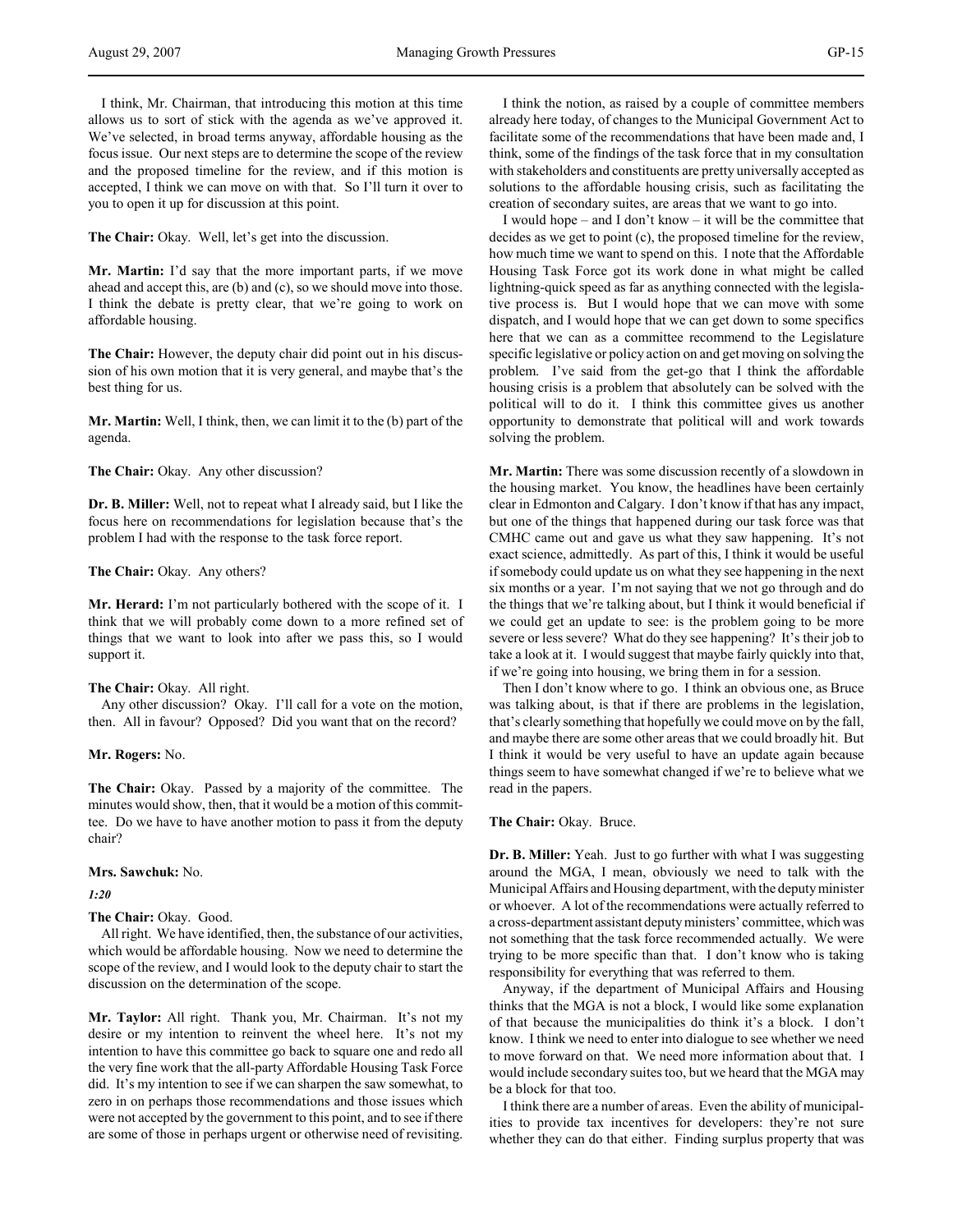set aside for school sites, to move that into a possibility of affordable housing: municipalities are not sure they can do that. So there are all those uncertainties that municipalities have that we could at least clear the air on. Either it's a communication misunderstanding or the legislation needs to be changed, there's something wrong with it.

**The Chair:** I saw Denis Herard.

**Mr. Herard:** Yeah. I would hope that the two organizations that speak for municipal districts in the province, the AAMD and C and the AUMA, probably could be asked to present a brief to the committee to identify clearly from their perspective any problem with respect to impediments to affordable housing such as suites and/or school sites, you know, all of the ownership questions and things like that, and so on.

To me it would be useful to hear from them and then have the department provide their input with respect to what we've heard from both of those organizations because, you know, quite frankly, unless the people who actually deal with these things on a daily basis, where the rubber meets the road, present to us, then we're getting second- and third-hand information. So I would think that one of the processes that we would use is to hear from them, hear from the department, and then go on from there.

With respect to that, I think that we need to decide a list of issues that we want to tackle or look at with respect to this whole thing. As Bruce indicated, the effect of the Municipal Government Act on the ability to do these things is certainly a major point, and there may be others. Quite frankly, I don't recall, because I'm getting older, how many actual recommendations were not accepted out of that task force. I don't think we need to revisit all of them, but if some of the members feel strongly about particular ones, then they could make that submission to the committee, and we could decide what the priority is. You know, if we go through and sort of reinvent the whole thing again, it may take longer than is desirable.

**The Chair:** Well, just for the record, because it's under 52.07, we have six months but no longer than that.

Now, I saw George Rogers.

**Mr. Rogers:** Yes. Thank you, Mr. Chairman. I wanted to follow up on a couple of points that Denis made. If we're going to have this discussion – regardless of how I voted to move with this to start with, I certainly support democracy – it's really important that we focus on new opportunities and not revisit what has been before this collective in the past.

#### *1:30*

Denis, your point about the MGA and looking at the MGA and trying to determine whether or not there are impediments to some of these innovative solutions, Member Webber talked about the potential of doing a student suite over his garage, et cetera. I think it's very crucial, as we move ahead, if we're going to be serious about trying to find a solution to what I agree is a very critical issue in our province. We have a sport in this country – and I call it a sport loosely – of different levels of government bashing each other and passing the buck. The reality is that once we determine what is allowable in the MGA or what changes need to be made to allow for other opportunities that may not be there or used today, then we need to recommend to the government that it be made clear to everyone concerned what is doable or not and what is at the purview of the municipalities.

It's quite convenient for the cities, towns, villages, be they big or

small, to turn it back and say, "Well, province, it's your problem; there's nothing that can be done in our community," when in fact there may very well be things like secondary suites and so on, and some communities are saying: "Well, not in my backyard. I don't want those people living down the street from me."

So I think it's very important, if we move in those directions and when we get that clarity, that we make sure that some kind of a document or process is arrived at where we make it clear to everyone concerned who is able to do what, and if innovative solutions are avoided, the monkey is put where it belongs, plain and simple.

Thank you.

**The Chair:** Okay.

Len, any comments?

**Mr. Webber:** Not just yet. Thank you.

**The Chair:** So that's through all the members. Anybody want to get in on a second round of speakers here?

**Mr. Martin:** You know, we have limited time. I wouldn't suggest that there will be an election this fall, but the legislative session is the first week in November, so the bulk of the work that we'd want to do – I'm sort of talking in this seat now, but I'm trying to bring it back. It seems to me that the major thing we're talking about is what we can impact in terms of legislation, one way or the other, whether there needs to be. I would suggest that we maybe go through the task force report and take out the items that deal with the possibility of legislation or not and focus on that in the time that we have.

**The Chair:** Okay. So is that something that we could get research to do between now and the next meeting?

**Mr. Martin:** Well, I think it would be relatively easy. We're not going to try, as George says, to reinvent the wheel. We're going to pick on things where there's at least some confusion about whether there's legislation there or not and concentrate on that for the time being because that could have a quick impact even, if we did it fast enough, on the possibility of legislation in the fall.

**The Chair:** Okay. Any further comments?

**Mr. Taylor:** Mr. Chairman, I would just say that I can support Mr. Martin wholeheartedly in that. I think that that narrows the scope to something that's doable between now and the first week in November, and I would recommend that we go that route.

**Mr. Herard:** Well, I think that Mr. Martin suggested that we hear from CMHC, was it?

**Mr. Martin:** Yeah.

**Mr. Herard:** I would say that we hear from them as well as the AAMD and C and the AUMA and that that process begin today.

**Mr. Martin:** And the municipal affairs department.

**Mr. Herard:** Yeah.

**The Chair:** So let me summarize what I feel we're hearing. If I've got it, we've got it; if I don't, then we correct it. Basically, then, under the general motion that we've passed, we've really given ourselves a wide-open field, and as we've talked, we've talked on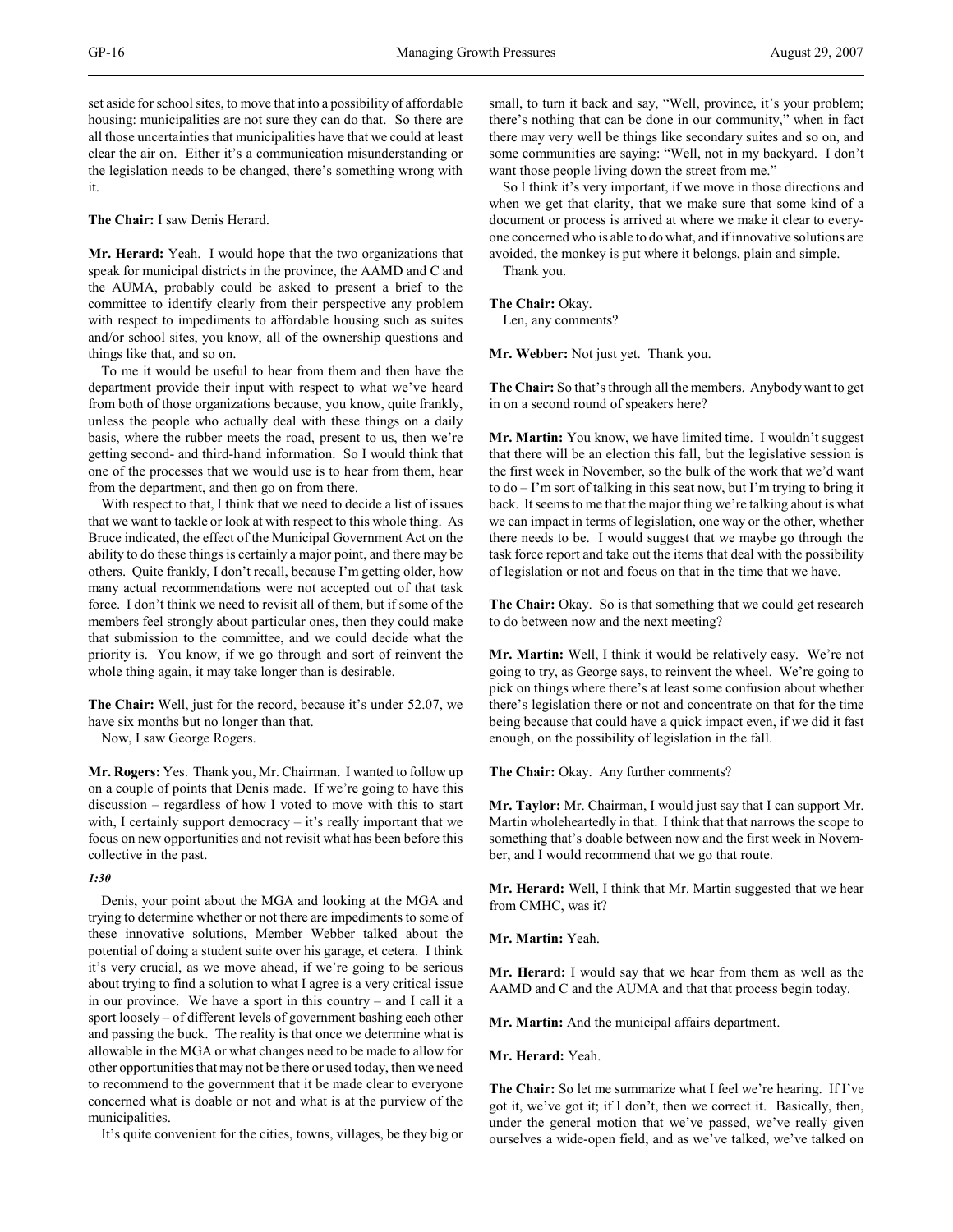the specifics of secondary suites and the MGA and sort of the legislation that might or might not be blocking us, and it started to evolve or refine itself into now that we focus, then, on legislative solutions and that in order to do that, we need to have some specific people in front of us.

So we would want to of course have department officials, I think, to make clear what's been accepted and what hasn't been accepted of the old report. We need the research and also, I guess, the department's response as to, yes, these are legislation-related issues that we're going to focus on. Then to help us with point of view, we would have CMHC representatives and the AUMA and AAMD and C, the latter if they want to participate. They'll be invited, and staff would arrange, then, for those hearings to take place.

So have I got it?

**Mr. Martin:** That's why you get the big money.

**The Chair:** There's always a reason.

The idea being that if we can get this done in time for the fall sitting, we may have something to present at the appropriate time, then, in that legislative sitting. Okay? All right. Well, I think we have a determination, then, of the scope, and we also have the proposed timeline.

Any further discussion?

**Mr. Taylor:** Is there any need, Mr. Chairman, for any more motions to formalize the scope and the timeline?

**The Chair:** I think it's on the record.

**Mr. Taylor:** It's on the record. Good. Okay. Fine.

**The Chair:** Well, we hit the easy button on that one, didn't we?

**Mr. Rogers:** Mr. Chairman, if I may. You know, I think we're fine with the outline that we've done so far, but in terms of timeline, moving this forward, I'm just wondering when we might get together again with the AUMA and the AAMD and C, and so on. I'm just wondering if we should talk about that. Or should we leave that at the call of the chair?

**The Chair:** I would ask that you leave it at the call of the chair because we're already finding – and today's attendance is a good example of that – that there are lots of conflicting itineraries. So we'll do that. Now, we're not forced to meet the fall session because we do have six months, based on how the motion was presented, but if we're going to be able to meet that November time frame, then that sort of forces us into a series of meetings that we'll have to almost enforce perhaps.

**Mr. Herard:** I would expect that student housing will be part of that. It certainly will be timely, I think, between now and then. We're already hearing the issues in that respect. But I'm wondering, again because of deficiencies in memory, whether or not presentations were part of your task force. Is there a need to get updated? You know, I think it's always good to get an update on what's happening now because six months ago things were a bit different. I heard just this morning, in fact, that 2,500 more apartment units have been approved in the city of Edmonton, which certainly will have an impact on things, where in the past it's always been condos. So things are changing a bit. I think it would be a good idea to get updated with respect to what the current situation is for this fall for

our students. I don't know exactly how you'd do that, but I would suggest that that would be part of what we look at.

**Mr. Martin:** Well, I think the students' unions have some system at both the U of A and U of C. In regard to the presentation, I remember the president of the U of C making perhaps the best proposal about student housing, predicting what would happen this year.

**Mr. Herard:** Would it be appropriate to ask those bodies to give us an update in writing, not necessarily having to present it but telling us?

**Mr. Martin:** Yeah, I think that would be a very good idea.

**Mr. Herard:** Okay. Thanks.

*1:40*

**The Chair:** As sort of ancillary to our legislative review we'll also, then, as a secondary issue take on the postsecondary housing. I don't suppose we need a limit, though, in terms of doing something by November, do we, Denis? We could use the six months on that one, could we?

**Mr. Herard:** Well, I think that the sooner we get the information, the better, and I think we're right in the middle of it now.

**The Chair:** Right. But it doesn't supersede what we've already discussed here as the prime issue.

**Mr. Herard:** No.

**Mr. Martin:** I think it's just collecting the information; that's the main thing he's talking about.

**Mr. Taylor:** That should be a fairly quick process.

**The Chair:** So I'm not hearing other than the specific groups that we've talked about.

We need to have discussed, though, whether or not we see public hearings being involved in our efforts on this one. Anybody wish to comment?

**Dr. B. Miller:** We've already had the public hearings even on the student issues. We had one of our public hearings at the University of Calgary, so we heard from lots of students about the issues. Some of them are not very impressed by the U of C as a landlord. Anyway, I think we've had those public hearings, so I think we're looking specifically at legislative possibilities. I mean, that might lead us to want to have a broader inquiry, but I don't see that at this point.

**Mr. Martin:** Well, this is public anyhow.

**Dr. B. Miller:** That's right.

**The Chair:** I think I'm acting on behalf of the committee. Everybody knows that we are entitled to have public hearings. I just wanted to make sure for the record, then, as we at least delve into this in the initial part of our meetings, that we feel public hearings have already been held. We do have the option, of course, at any time of opening that up further if we so desire. So we'll ride on the back of the previous committee in terms of the public input that they had, making sure that that's available to members of our committee.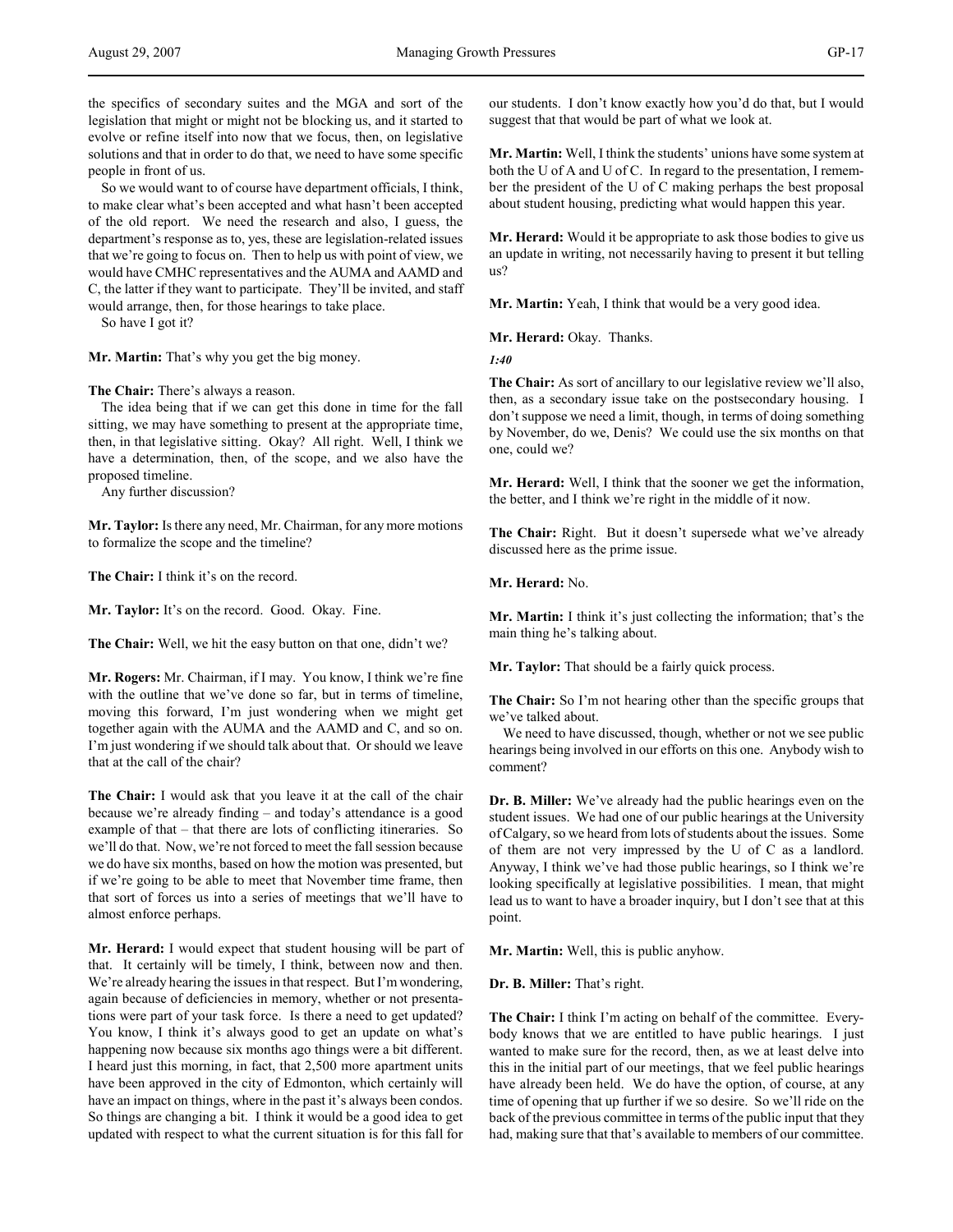**Dr. B. Miller:** Mr. Chairman, if I could. Yeah, I was thinking about that too. I mean, there is lots of documentation that we received as a task force and some really good documentation from the municipalities with lots of ideas and expressing their issues. I don't know how that can be made available because there is quite a lot of material. I think we'd go through it and choose what is relevant.

**The Chair:** When you say "we," are you talking we with the research staff?

**Dr. B. Miller:** Well, I think all the materials are still available.

**The Chair:** But you're not talking about the two chairs doing it.

**Dr. B. Miller:** No.

**The Chair:** Thank you. Okay. Anything further?

**Mr. Herard:** Well, I think we're all used to multitasking, and I would hate to think that we only have one job to do because there were, you know, a number of things that were suggested by committee members with respect to issues that they felt were important to look at. So I'm in your hands as to whether or not we add to the list of things that we should be looking at between now and then.

**The Chair:** Can I suggest, Denis, that we do have the list, and we'll keep that. Let's start on these two things. I mean, we're an ongoing committee. When we've dealt with them, then we can go back to the list or other specifics under affordable housing, whichever the committee would determine.

**Mr. Herard:** Yeah. I just thought we could do more than one thing at once.

**The Chair:** Well, unfortunately, most of us haven't been able to devote the rest of our lives to this one activity.

**Mr. Herard:** Oh, gee, I'm surprised.

**The Chair:** Further discussion? Okay. I'm going to indicate, then, that we've dealt with item 4 on the agenda.

We do have a draft news release that Rhonda made with some fill in the blanks. I imagine you've been working away – have you? – to determine how we would now do that.

**Ms Sorensen:** Yes, Mr. Chair. I'll just wait until everybody has a copy in front of them, but when you do get it, you'll notice that there are some highlighted areas that were left open so that we could fill them in following the discussions today. Clearly, a lot of the areas will change.

The first highlighted area was simply identifying the issue that the committee wished to deal with. There has been some media coverage already on what the committee's intents were, and I think it's important that we as a committee get our own message out there. What I would propose is that I could fill in the blanks based on today's discussions and distribute another copy either to the chair and deputy chair or the entire committee for approval.

**The Chair:** Give it to the entire committee.

**Ms Sorensen:** Okay. And if we could get it out, you know, fairly soon.

I'm not clear on one of the things, just based on the discussions that were just held. You'll see on page 2 of the news release that there's a highlighted area where it says that members of the public are invited to make written submissions to the committee before a certain deadline, and details about this would be available on the website. I did hear you say that you weren't intending at this point to hold public hearings, which would be more oral, but I wasn't quite clear if the intent was to invite written submissions.

**The Chair:** No. Not at this time.

**Ms Sorensen:** Okay. So we'll probably just take that entire paragraph out and focus more on what the discussions were at the table today.

**The Chair:** Okay. Any comments by any member?

**Mr. Herard:** Well, on the previous page there's also that other one, that talks about: "The process . . . is intended to encourage an open dialogue with Albertans."

**Ms Sorensen:** That'll be revised a little bit. I still believe that we are encouraging an open dialogue. A lot of that dialogue has just already taken place, and we'll utilize that information in this review.

# **Mr. Herard:** Okay.

**The Chair:** Okay. Other thoughts?

Rhonda will take this away and electronically get us a copy back. I don't want to be the meat in the sandwich, so you would respond directly to her. If there is sufficient concern, then she'll notify the deputy chair and myself, and we'll have to resolve in some way if there are issues.

**Mr. Herard:** The way I see this, we had the deputy chair bring forth a motion that passed. I see room here for a comment from the chair, which is fine, but I think that the deputy chair should also have a comment in here as well because it's his motion.

**The Chair:** Sure. Great. Boy, we've changed since '93, haven't we, Denis?

**Mr. Herard:** No. We were always this nice.

**The Chair:** I know we were. It's just that we were never recognized for it.

**Mr. Herard:** That's right.

**The Chair:** This is on the record, isn't it? I knew my mischievousness would get me in trouble.

Okay. Anything further on that point?

**Ms Sorensen:** Not on that point, but I believe you were also handed a second document, which is mainly just for your information and perhaps your interest, hopefully your interest. We haven't done a lot of formal communications strategies for this committee as of yet, but there has been media coverage, as mentioned before, and I think it's interesting to note that one of the things we do have in place for the committee is an external website that the public can access.

If you look under the title Managing Growth Pressures Website, there's already been significant activity on that, which I think just shows you that there is an interest out there. So far there have been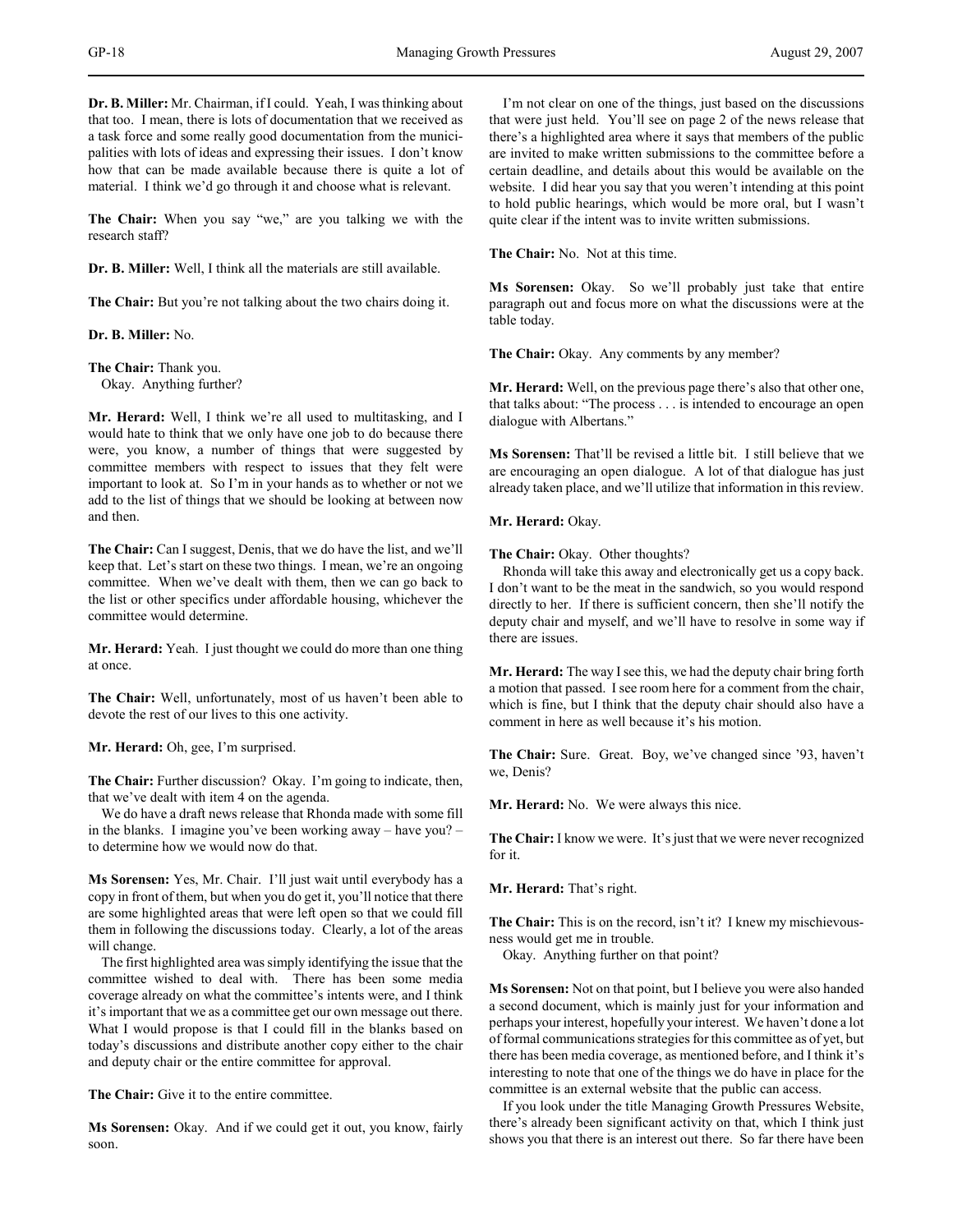over 17,000 hits on that site, with just over 4,000 people taking time to really look around at what that site has on it right now. The main Managing Growth Pressures site has had 225 people hitting it.

If you look at the dates of the media coverage, the week of August 6 to 10 and August 13, there was a story about your initial meeting on Global. Then you go down to the bottom, where it shows activity spikes on the website. You'll see that they correlate with one another, so you do know that when you are getting some public interest from the media, it is having an effect on how people are viewing the committee information. These reports also can be provided as the process goes, and we'll see how the activity is working on the website.

*1:50*

**The Chair:** Good. Thank you. Any comments from any of the members?

Okay. Now, I think in our summarization of point 4 we may have dealt with item 6, Identification of Research Needs. Philip, do you think you got your instructions?

**Dr. Massolin:** Yeah. I think I do, actually. I mean, I was going to present you with some options, but I think that you have been proactive and already have given me my marching orders. But if I could just get a clarification just so I know exactly what I am doing with respect to the task force on affordable housing, the recommendations, and what the legal implications were. Could you just sort of restate that for me so that I know exactly what you'd want me to do?

**The Chair:** I may have misspoken if I said legal. I should have said legislative.

**Dr. Massolin:** Legislative.

**The Chair:** Yes.

**Dr. Massolin:** That's my word. My mistake. Legislative you did say.

**The Chair:** Oh, okay. I suppose if I really focused on the list of recommendations, I could probably get an 85 per cent mark, but I think we need a more in-depth look by research to see that, yes, this item number, however you're going to number these things, does have a legislative component to it.

**Dr. Massolin:** Yeah. Okay. That's fair enough. Thank you.

**The Chair:** Anything else on that?

**Mr. Webber:** A quick observation here with respect to the news release title: Committee Seeks Public Input. That'll be taken out altogether, correct? There's no more public input.

**Ms Sorensen:** No. No more.

**Mr. Webber:** We've done enough. The task force did it all. I do agree that we have to perhaps meet with the students' union again just to see what the situation is now. It may have changed a little bit since our time with the task force. It would be interesting to meet with them again to find out what the student housing is going through right now. Other than that and perhaps AUMA, I think that that would probably suffice because, again, the task force did do extensive public input.

**The Chair:** Well, we need Canada Mortgage and Housing, though, too.

**Mr. Webber:** Canada Mortgage and Housing. Yes. That one also.

**The Chair:** Ministry officials.

**Mr. Webber:** Okay. Good. So Committee Seeks Public Input will no longer be part of the news release?

**Ms Sorensen:** No.

**Mr. Webber:** Okay. Thank you.

**Mr. Herard:** Just again for clarification, is it research that will then contact these organizations that we've agreed should present information to let them know what the scope of it is and timetables and all that stuff, or is that the responsibility of the chair?

**The Chair:** Well, research would hand me a list, I think, with contacts, and then I would phone them directly. I think that's how that would work, would it not? Is that a good suggestion?

**Mrs. Sawchuk:** We could draft letters for you to sign.

**Mr. Herard:** We'll leave it in your good hands.

**The Chair:** Okay. I hear Karen saying that they'll draft a letter for me to send to them so we do it officially.

**Mr. Herard:** Great.

**The Chair:** We're likely to have some time to be able to do that because I don't think we can meet now until probably mid-September sometime because of, again, itineraries and that sort of thing. So I think we've got some time, but once we start, we're going to have to get at it.

**Mr. Rogers:** Just to lend my thoughts on that, Mr. Chairman, and contacting the organizations. I think it's important because of, again, the importance, the stature of this committee that a request be from the chair to these organizations to provide their input. You as the leader of this committee on our behalf are requesting that they provide us with their valued input.

Thank you.

**The Chair:** And I'll certainly measure my normal bluntness. I won't say: be here or else. I'll be nice. Let the record show I said that I won't do that.

Any other thoughts?

Okay. Other Business. Any other business to be brought before the committee?

Hearing none, the date of the next meeting will be at the call of the chair but would not be before September 16. Is that the date?

**Mr. Taylor:** September 16 is a Sunday. The 18th, actually.

**The Chair:** Okay. Not before September 18. So you can work on your calendars that way. But lots of activity by Philip and others will have taken place in the interim, including getting lined up and the agreement of these people to appear in front of us with some idea of what those dates would be, and they may in fact be at our first meeting.